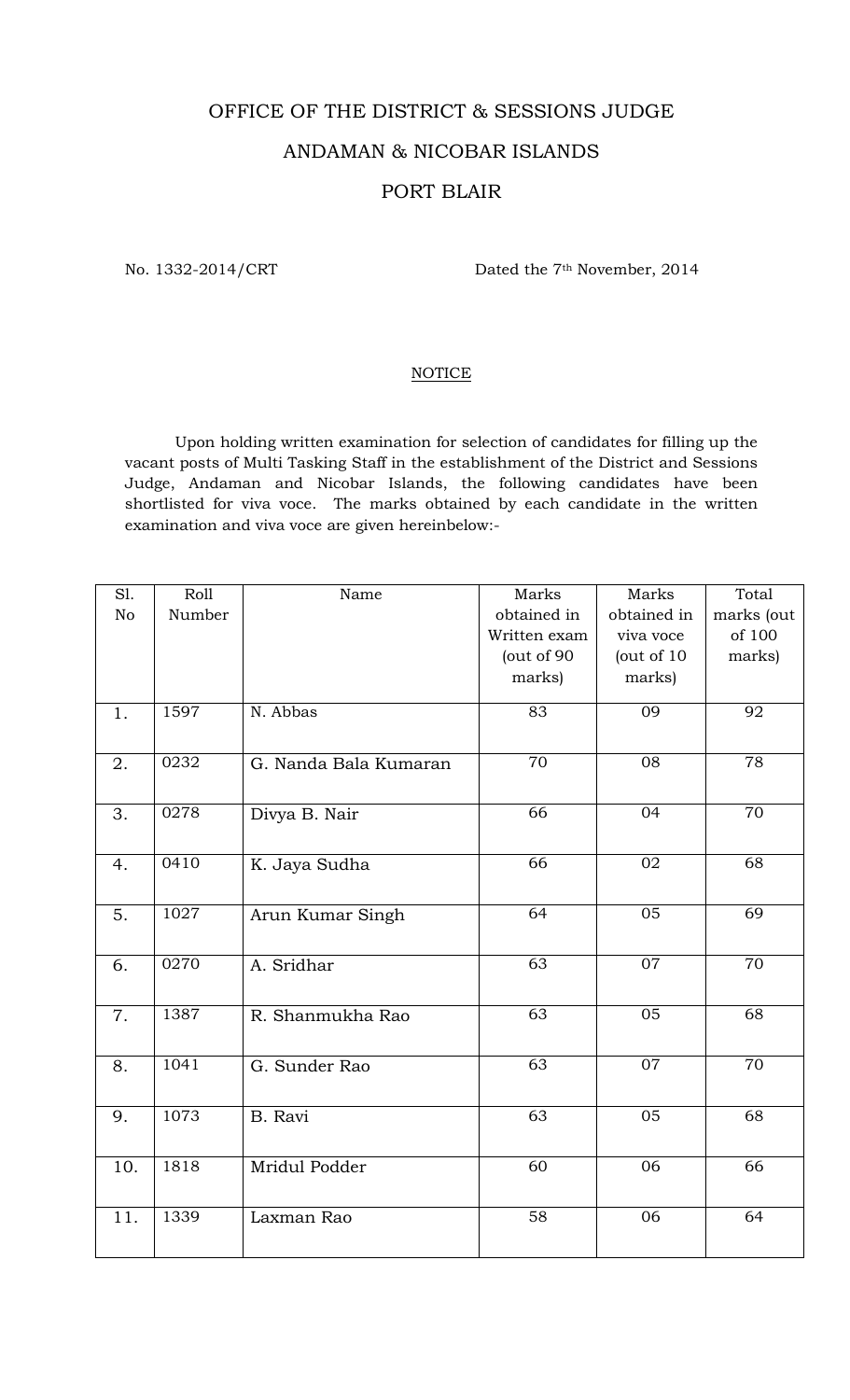| 12. | 0334 | L. Vinitha Rao        | 57 | 06     | 63 |
|-----|------|-----------------------|----|--------|----|
| 13. | 1086 | K. Someshwar Rao      | 57 | 05     | 62 |
| 14. | 1172 | Purusotham            | 57 | 04     | 61 |
| 15. | 1567 | P. T. Mohammed Rashad | 57 | 06     | 63 |
| 16. | 1578 | K. Mohd. Hanifa       | 57 | absent | 57 |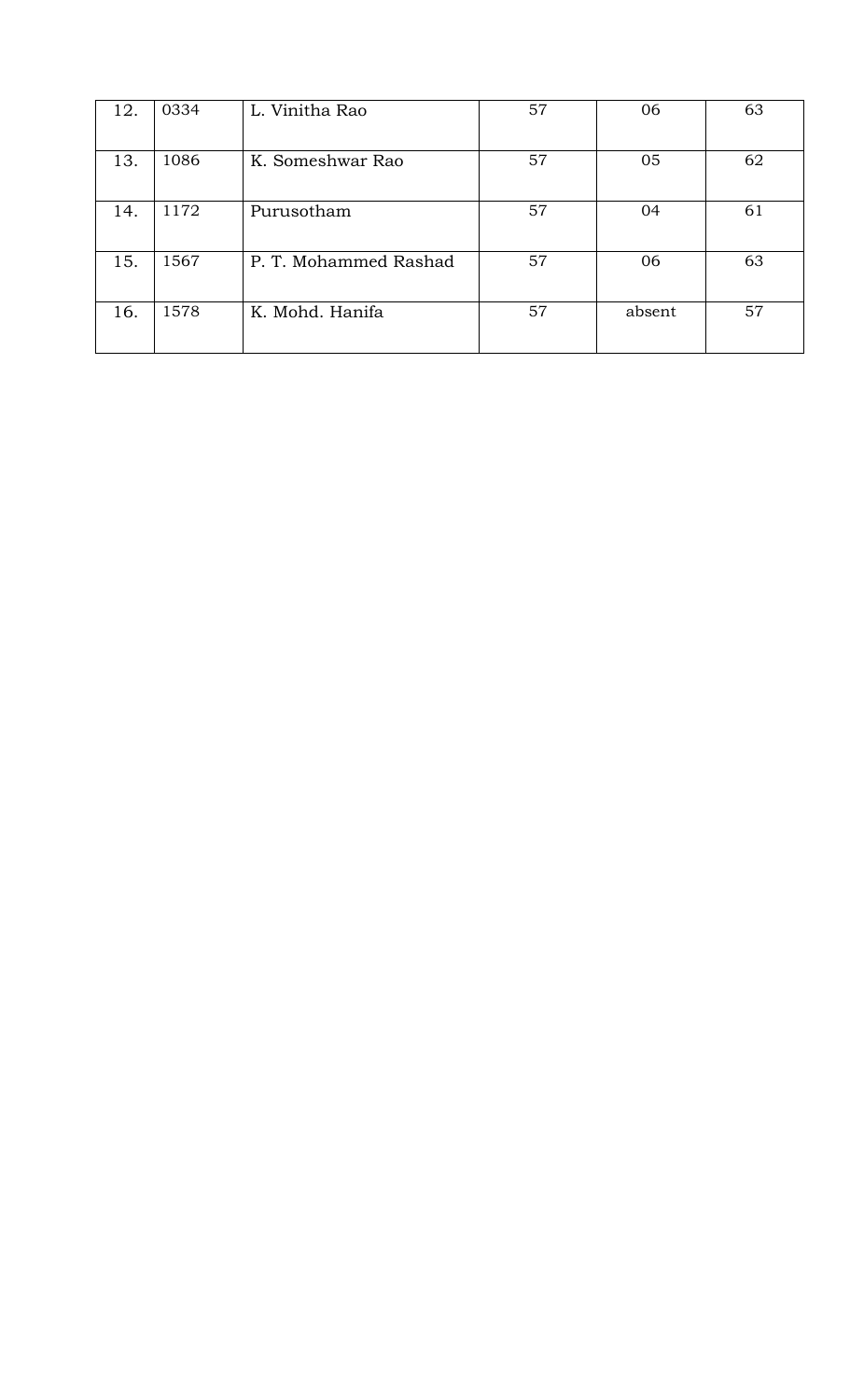| 17. | 1674 | Asha Kiran        | 57              | 04              | 61              |
|-----|------|-------------------|-----------------|-----------------|-----------------|
| 18. | 0465 | Raju              | 56              | 04              | 60              |
| 19. | 0722 | S.Shyam           | 56              | 03              | 59              |
| 20. | 1009 | Anjuman Para      | $\overline{56}$ | 05              | $\overline{61}$ |
| 21. | 1442 | Sahbaj Ahmed      | $\overline{56}$ | 03              | 59              |
| 22. | 0171 | Sushil Kumar Minj | 55              | 04              | 59              |
| 23. | 0728 | Vijay Kumar       | $\overline{55}$ | absent          | $\overline{55}$ |
| 24. | 1330 | Suresh Kumar      | $\overline{55}$ | 05              | 60              |
| 25. | 0030 | Jay Ram Tiwari    | $\overline{54}$ | absent          | $\overline{54}$ |
| 26. | 0164 | Sudhir Yadav      | $\overline{54}$ | 04              | $\overline{58}$ |
| 27. | 0398 | G. Suriya Chandra | 54              | 03              | $\overline{57}$ |
| 28. | 0463 | M. Bhaskar Rao    | $\overline{54}$ | 04              | 58              |
| 29. | 1402 | Deepak K. Nair    | 54              | 03              | 57              |
| 30. | 1181 | V. Karthick       | $\overline{53}$ | $\overline{05}$ | $\overline{58}$ |
| 31. | 1441 | Naresh Kishen     | 53              | 04              | $\overline{57}$ |
| 32. | 0128 | Kayen Toppo       | 52              | 08              | 60              |
| 33. | 0183 | B. Suresh         | 52              | 04              | 56              |
| 34. | 0330 | B. Babu Rao       | 52              | 06              | 58              |
| 35. | 0665 | T.Harish          | 52              | 03              | 55              |
| 36. | 0972 | Lakshmi B.S       | 52              | 09              | 61              |
| 37. | 1345 | J. Ramesh         | 52              | absent          | 52              |
| 38. | 1845 | Raziya Banu       | 52              | 05              | 57              |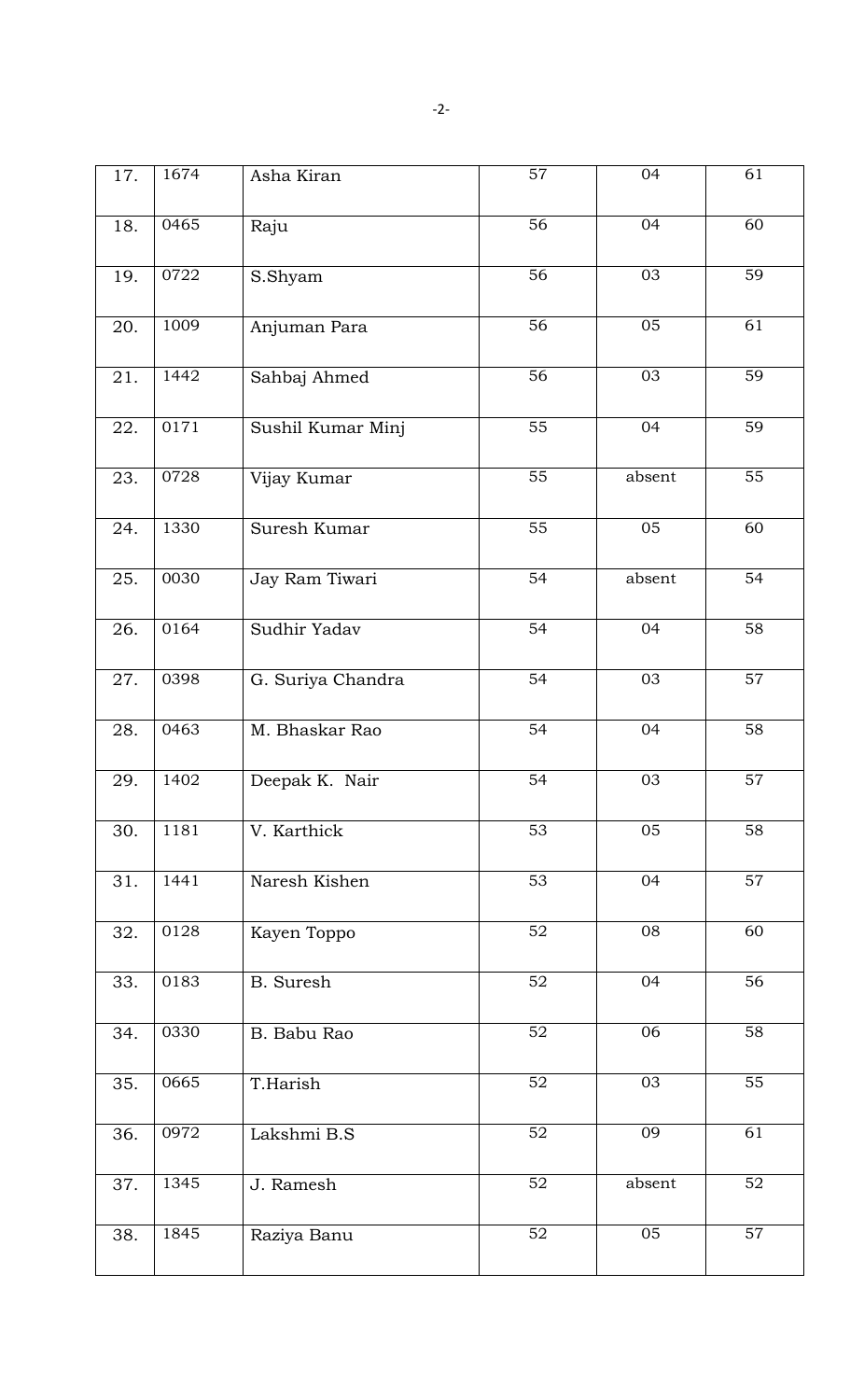| 39. | 0011 | S.Santa Rao      | $5^{\degree}$ | 03 | 54 |
|-----|------|------------------|---------------|----|----|
| 40. | 0260 | Shehnaz Khatoon  | $5^{\degree}$ | 03 | 54 |
| 41. | 0351 | S. Laxmi Narayan | 51            | 08 | 59 |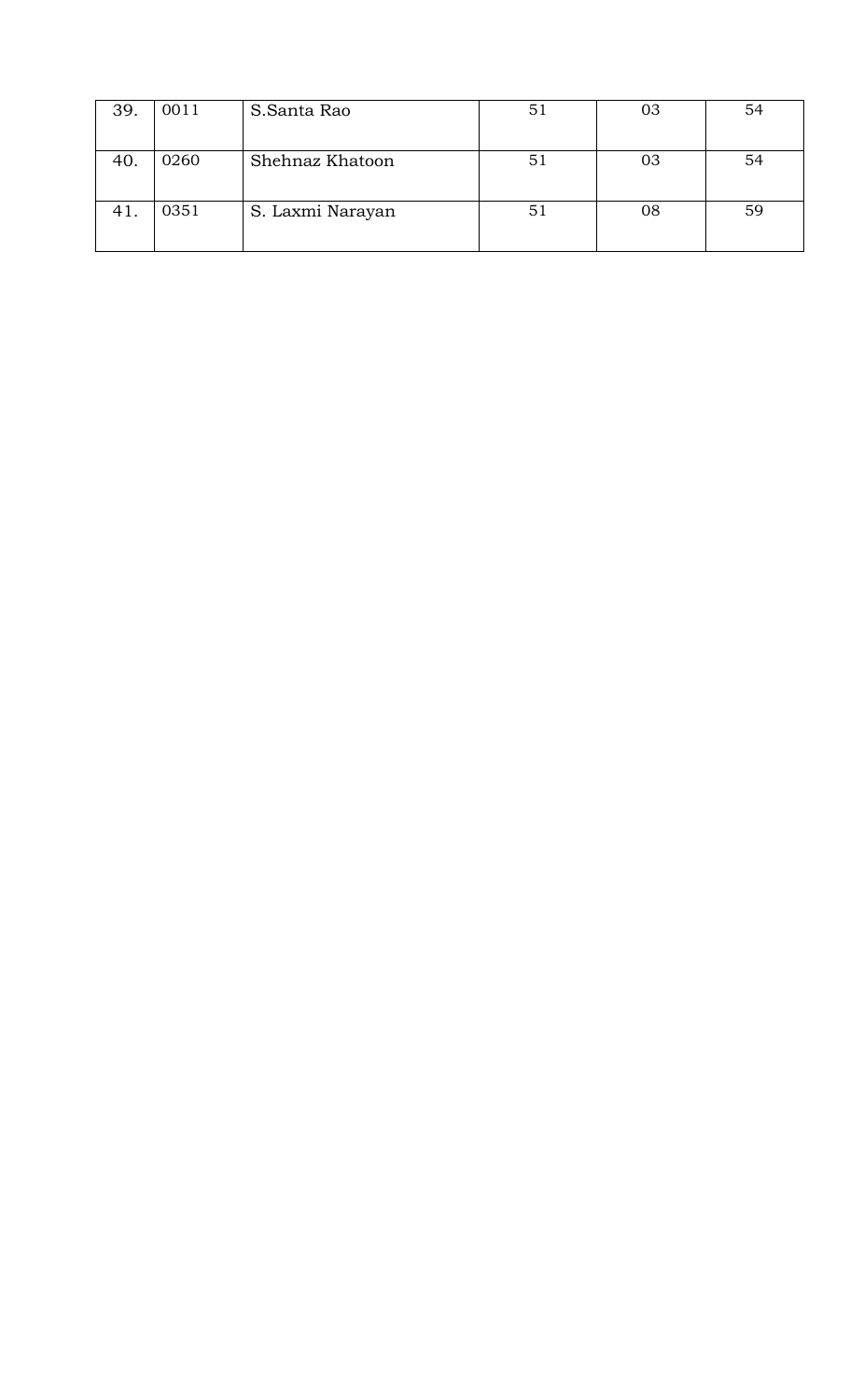| 42. | 0454 | K. Keshwar Rao              | 51              | 02              | 53              |
|-----|------|-----------------------------|-----------------|-----------------|-----------------|
| 43. | 0470 | Anis Hussain                | $\overline{51}$ | 03              | 54              |
| 44. | 0709 | Hasitha T.M                 | $\overline{51}$ | Absent          | 51              |
| 45. | 1190 | Nirmala                     | $\overline{51}$ | $\overline{03}$ | 54              |
| 46. | 1066 | Senthil Kumar D             | $\overline{51}$ | 05              | 56              |
| 47. | 1249 | K. Srinivas                 | $\overline{51}$ | 03              | $\overline{54}$ |
| 48. | 1305 | Jayanti Boguor              | $\overline{51}$ | 05              | 56              |
| 49. | 1391 | V. Sangeetha                | 51              | 04              | 55              |
| 50. | 1786 | Adil Mohammed               | 51              | Absent          | 51              |
| 51. | 0448 | Fulmati                     | $\overline{50}$ | 04              | 54              |
| 52. | 0555 | Ch. Saraswati               | $\overline{50}$ | 07              | 57              |
| 53. | 0870 | T.Eswara Rao                | 50              | 03              | $\overline{53}$ |
| 54. | 1680 | E.P. Mohammed Nizar         | 50              | 05              | 55              |
| 55. | 0057 | Mohammed Muthalif           | 49              | 06              | 55              |
| 56. | 0654 | Thota Mohan Rao             | 49              | 04              | 53              |
| 57. | 0783 | Ephrem Sheela Dung<br>Dung. | 49              | 04              | 53              |
| 58. | 0899 | Krishna Rao                 | 49              | 07              | $\overline{56}$ |
| 59. | 1186 | Mahesh                      | 49              | 03              | 52              |
| 60. | 1451 | Panna Das                   | 49              | 05              | 54              |
| 61. | 0554 | P. Ganga Raju               | 48              | 06              | 54              |
| 62. | 0653 | R.Sheger                    | 48              | absent          | 48              |
| 63. | 0719 | Arti Pushpa Kerketta        | 48              | 04              | 52              |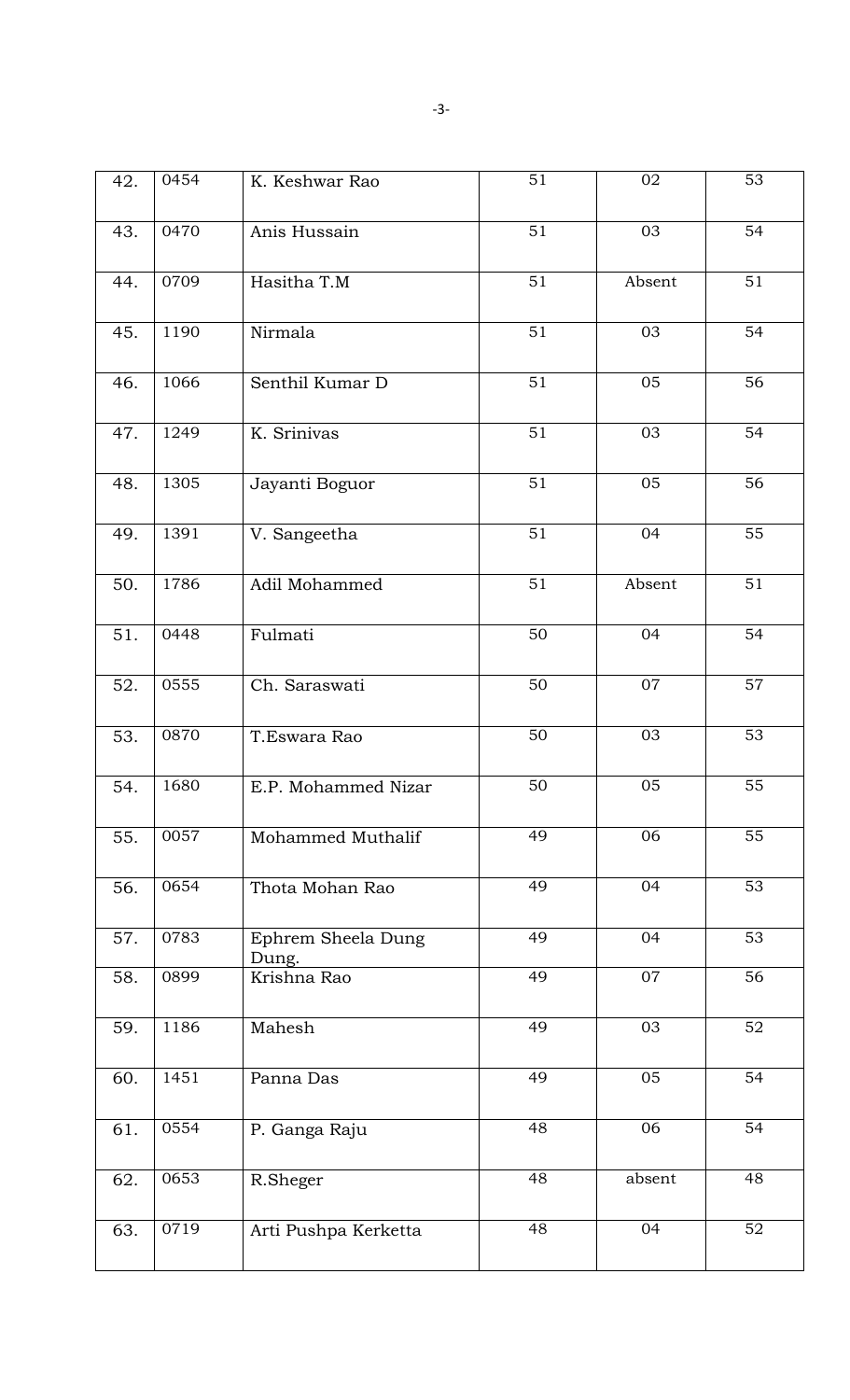| 64. | 0771 | Jiban Mallick | 48 | 06 | 54 |
|-----|------|---------------|----|----|----|
|     |      |               |    |    |    |
| 65. | 1194 | B. Yadagiri   | 48 | 04 | 52 |
| 66. | 1195 | T. Jagdish    | 48 | 05 | 53 |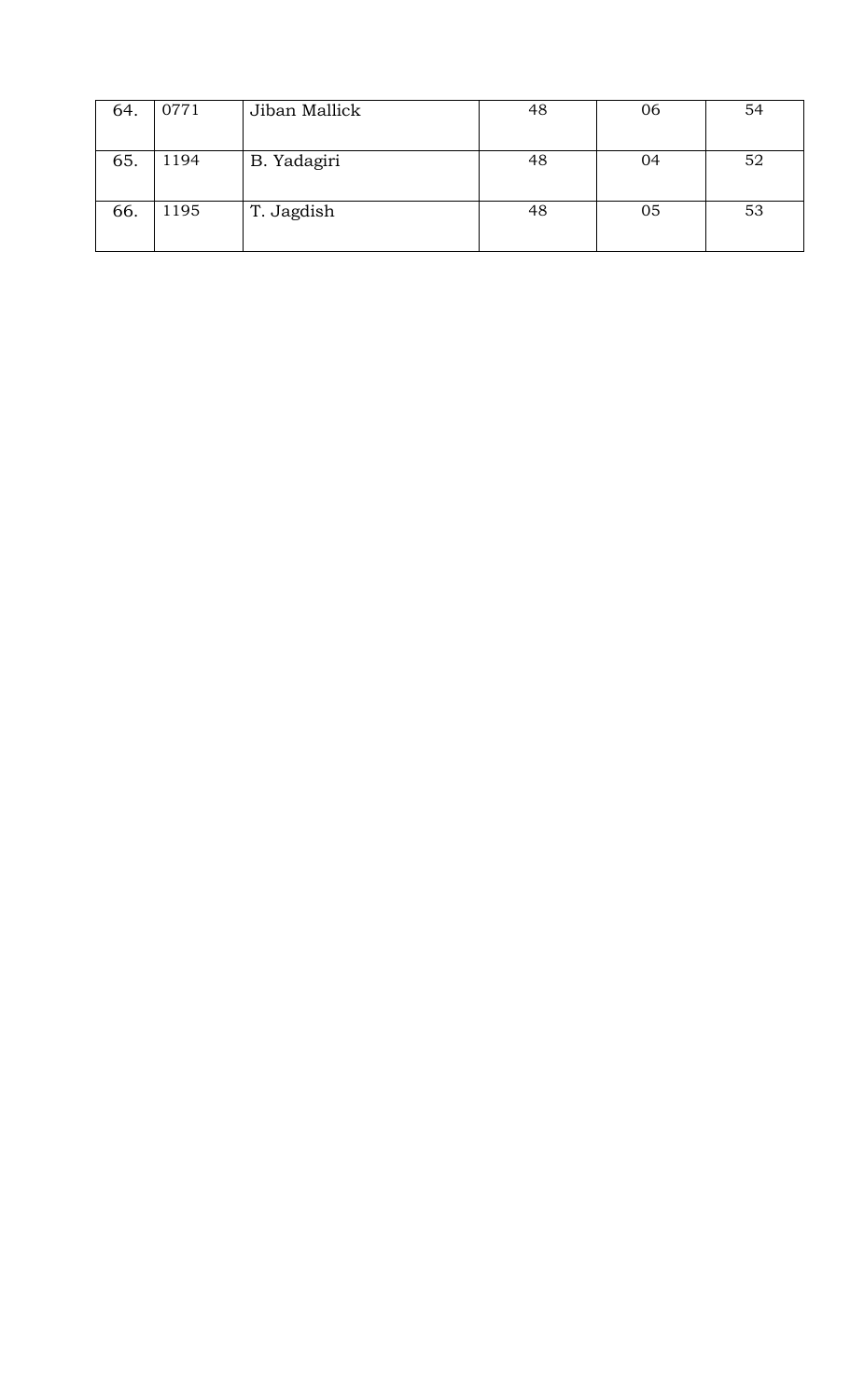| 67. | 1328             | Tamada Rama Rao        | 48 | absent          | 48              |
|-----|------------------|------------------------|----|-----------------|-----------------|
| 68. | 1565             | Abdul Saheeb           | 48 | 03              | 51              |
|     |                  |                        |    |                 |                 |
| 69. | 1679             | <b>Shaker Ahammed</b>  | 48 | 03              | 51              |
| 70. | 1825             | A.K.Mohammed Usman     | 48 | 05              | 53              |
| 71. | 1340             | Gavarayya              | 48 | 03              | $\overline{51}$ |
| 72. | 0256             | K. Puran Prakash       | 47 | absent          | 47              |
| 73. | 0552             | Atul Thomas Tigga      | 47 | 02              | 49              |
| 74. | 0571             | Mukesh Barla           | 47 | 03              | 50              |
| 75. | 1189             | Anand Xavier Kerketta  | 47 | 02              | 49              |
| 76. | 0302             | Tapas Sarnakar         | 46 | 06              | 52              |
| 77. | 0565             | Pratima Kujur          | 46 | 05              | $\overline{51}$ |
| 78. | 0715             | G. Mehul Krishna Kumar | 46 | 04              | 50              |
| 79. | 0726             | Rakesh Barwa           | 46 | 03              | 49              |
| 80. | 0877             | T.Rajanand Prasad      | 46 | 04              | $\overline{50}$ |
| 81. | 1191             | P. Daneswar            | 46 | 03              | 49              |
| 82. | $\frac{1}{0091}$ | Y. Ravi                | 45 | absent          | 45              |
| 83. | 0126             | R. Kumar               | 45 | $\overline{05}$ | 50              |
| 84. | 0281             | D. Naresh              | 45 | 07              | 52              |
| 85. | 0345             | A Sasi Kumar           | 45 | 03              | 48              |
| 86. | 0392             | S. Sathayam            | 45 | absent          | 45              |
| 87. | 0406             | T. Ganapathi           | 45 | 03              | 48              |
| 88. | 0407             | B. Meghanadham         | 45 | 03              | 48              |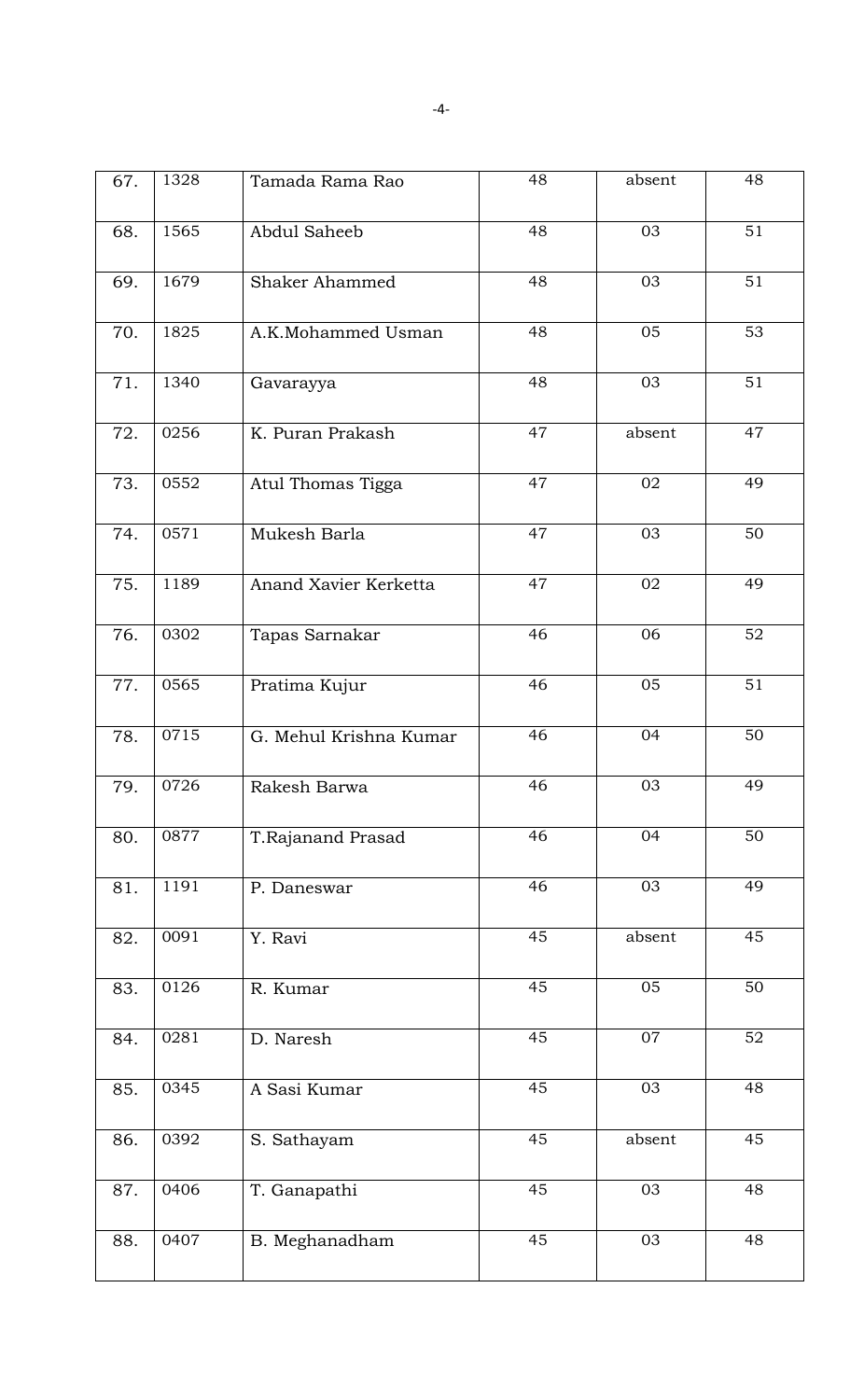| 89. | 0537 | J. Venkateswar Rao | 45 | absent | 45 |
|-----|------|--------------------|----|--------|----|
|     |      |                    |    |        |    |
| 90. | 0599 | Dhana Naga Laxmi   | 45 | 02     | 47 |
|     |      |                    |    |        |    |
| 91. | 0751 | CH. Ravi           | 45 | 03     | 48 |
|     |      |                    |    |        |    |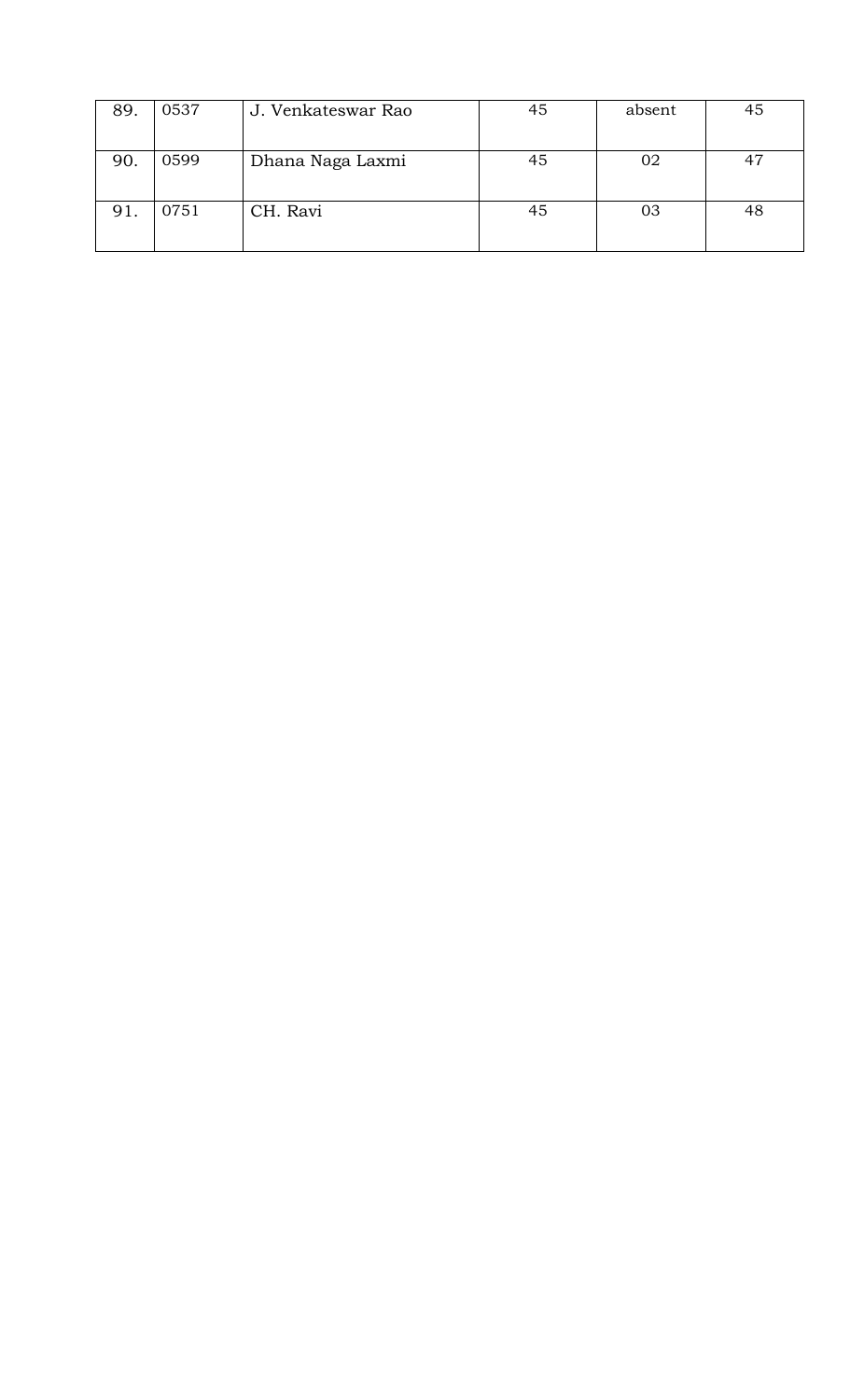| 92.  | 0845 | S. Prem Kumar           | 45 | absent          | 45 |
|------|------|-------------------------|----|-----------------|----|
| 93.  | 0855 | D. Kameshwar Rao        | 45 | 03              | 48 |
| 94.  | 0882 | D.Duryodhana            | 45 | 03              | 48 |
| 95.  | 0904 | G.Mukeshwaran           | 45 | 06              | 51 |
| 96.  | 1013 | Nalma Raju              | 45 | 03              | 48 |
| 97.  | 1173 | A. Balakrishna          | 45 | Absent          | 45 |
| 98.  | 1182 | Mohammed Sahid,         | 45 | 03              | 48 |
| 99.  | 1329 | P.Shanmuk Rao,          | 45 | 02              | 47 |
| 100. | 1348 | Bobita Sarkar           | 45 | 06              | 51 |
| 101. | 1564 | Sayed Shadab Mohd,      | 45 | 03              | 48 |
| 102. | 1599 | Pramindar Singh,        | 45 | 03              | 48 |
| 103. | 1706 | Indra Bhusan Mazumder   | 45 | 02              | 47 |
| 104. | 1800 | Sharafat Hussain,       | 45 | 05              | 50 |
| 105. | 0084 | J. Joga Rao,            | 44 | 06              | 50 |
| 106. | 0881 | Gopal Chakraborty,      | 44 | $\overline{05}$ | 49 |
| 107. | 0890 | Man Rakhan Gwala        | 44 | 08              | 52 |
| 108. | 1132 | Rita Bhagat,            | 44 | 03              | 47 |
| 109. | 1290 | K. Sankar Rao           | 44 | 05              | 49 |
| 110. | 1397 | D. Ram Satyam Appa Rao  | 44 | 06              | 50 |
| 111. | 1481 | Manoharan,              | 44 | 07              | 51 |
| 112. | 1568 | T. Aboobacker Siddique, | 44 | absent          | 44 |
| 113. | 1569 | K. V. Mohamed Shafique, | 44 | 03              | 47 |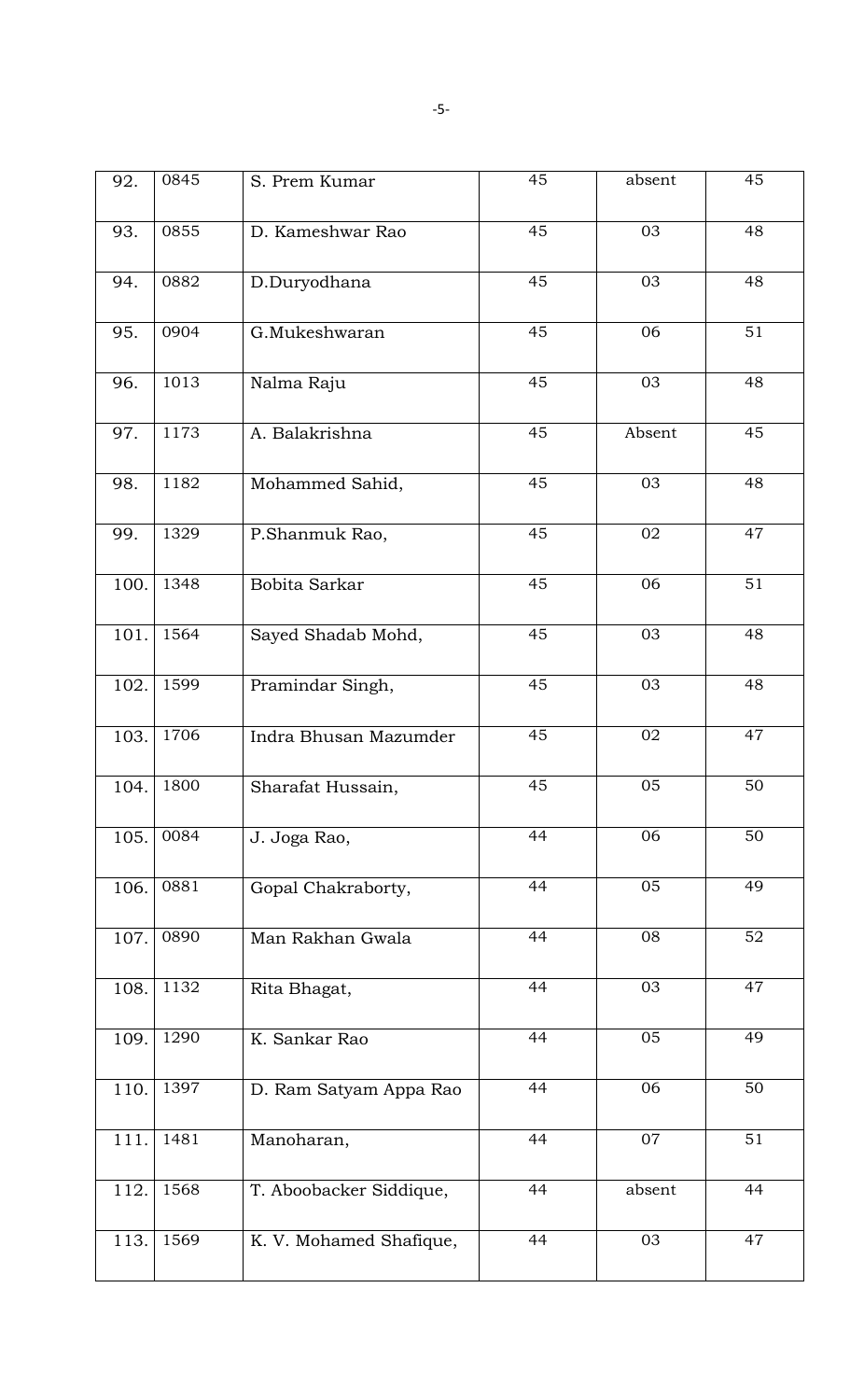| 114. l | 0119 | M. Karumali Durai, | 43 | Absent | 43 |
|--------|------|--------------------|----|--------|----|
|        |      |                    |    |        |    |
| 115.   | 0357 | S. Naresh Kumar,   | 43 | 05     | 48 |
|        |      |                    |    |        |    |
| 116.   | 0859 | T. Meena Kumari,   | 43 | Absent | 43 |
|        |      |                    |    |        |    |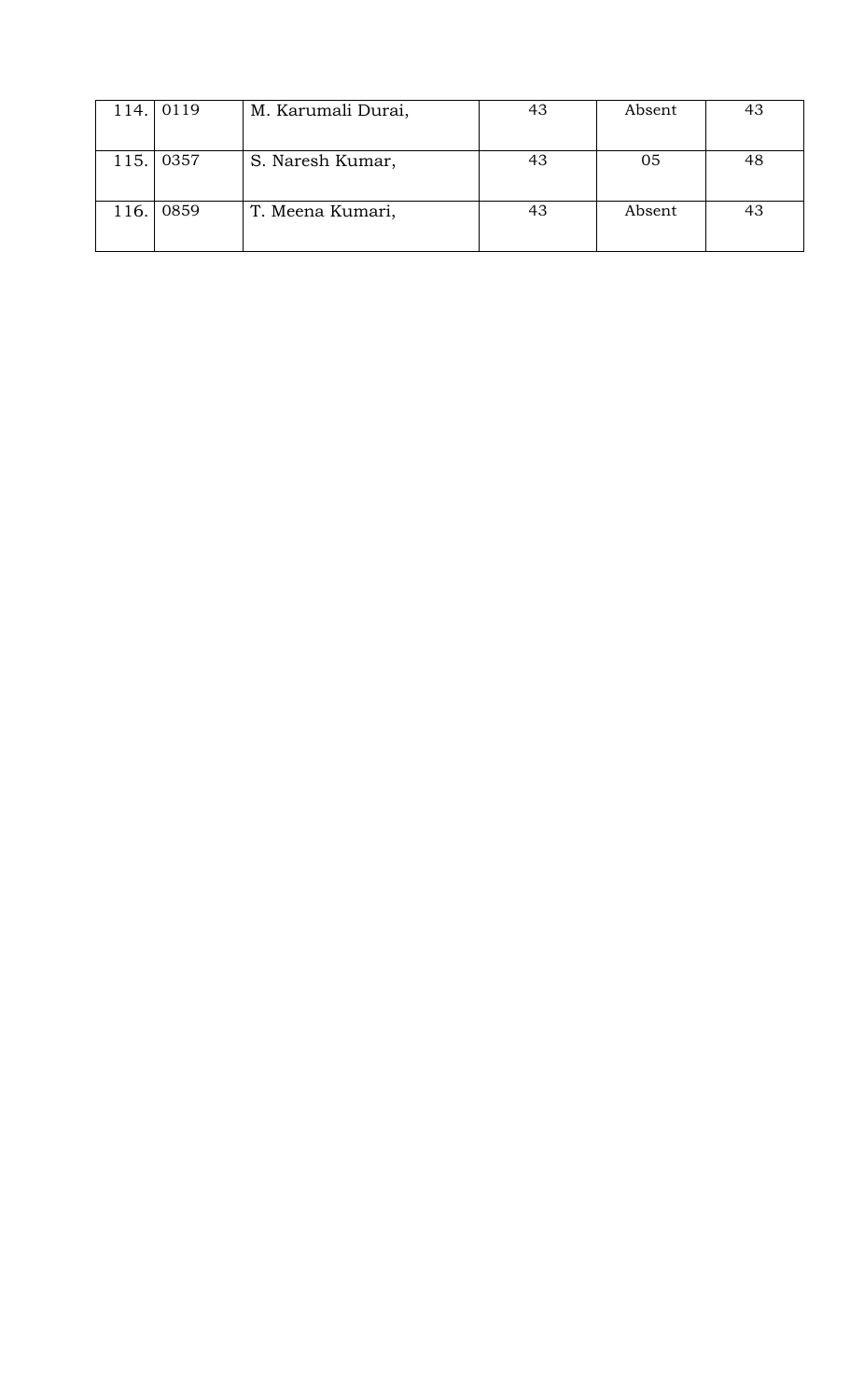| 117. | 1327 | K.Devender,            | 43 | 03     | 46    |
|------|------|------------------------|----|--------|-------|
| 118. | 1604 | Debkumar Mondal,       | 43 | 03     | 46    |
| 119. | 1625 | Sanjib Kumar Mondal,   | 43 | 05     | 48    |
| 120. | 0469 | Amit Kumar Biswas,     | 42 | 03     | 45    |
| 121. | 0025 | G. Naresh Kumar,       | 42 | 03     | 45    |
| 122. | 0292 | Justin Joseph,         | 42 | 04     | 46    |
| 123. | 0462 | Ramesh Babu,           | 42 | 05     | 47    |
| 124. | 0512 | Sunita Minj            | 42 | 04     | 46    |
| 125. | 0567 | Ch. Parwati,           | 42 | 03     | 45    |
| 126. | 0660 | E.Bala Krishna         | 42 | 05     | 47    |
| 127. | 0716 | Kiran Kumar,           | 42 | 05     | 47    |
| 128. | 0790 | Alphonsa Dung Dung     | 42 | 03     | 45    |
| 129. | 0808 | Yadave Rao             | 42 | 03     | 45    |
| 130. | 1170 | S. Asha Devi,          | 42 | Absent | 42    |
| 131. | 1209 | Shiva Lall,            | 42 | 03.33  | 45.33 |
| 132. | 1210 | N. K. Navaneetha Pandi | 42 | 02     | 44    |
| 133. | 1281 | T.Naresh               | 42 | Absent | 42    |
| 134. | 1289 | Meenakshi Biswas       | 42 | 03     | 45    |
| 135. | 1335 | Sanjeev Putcha         | 42 | Absent | 42    |
| 136. | 1862 | Pradeep Chakraborty,   | 42 | 03     | 45    |
| 137. | 1883 | N. Mohammed Rafique,   | 42 | Absent | 42    |
| 138. | 1475 | Bappaditya Biswas,     | 41 | 04     | 45    |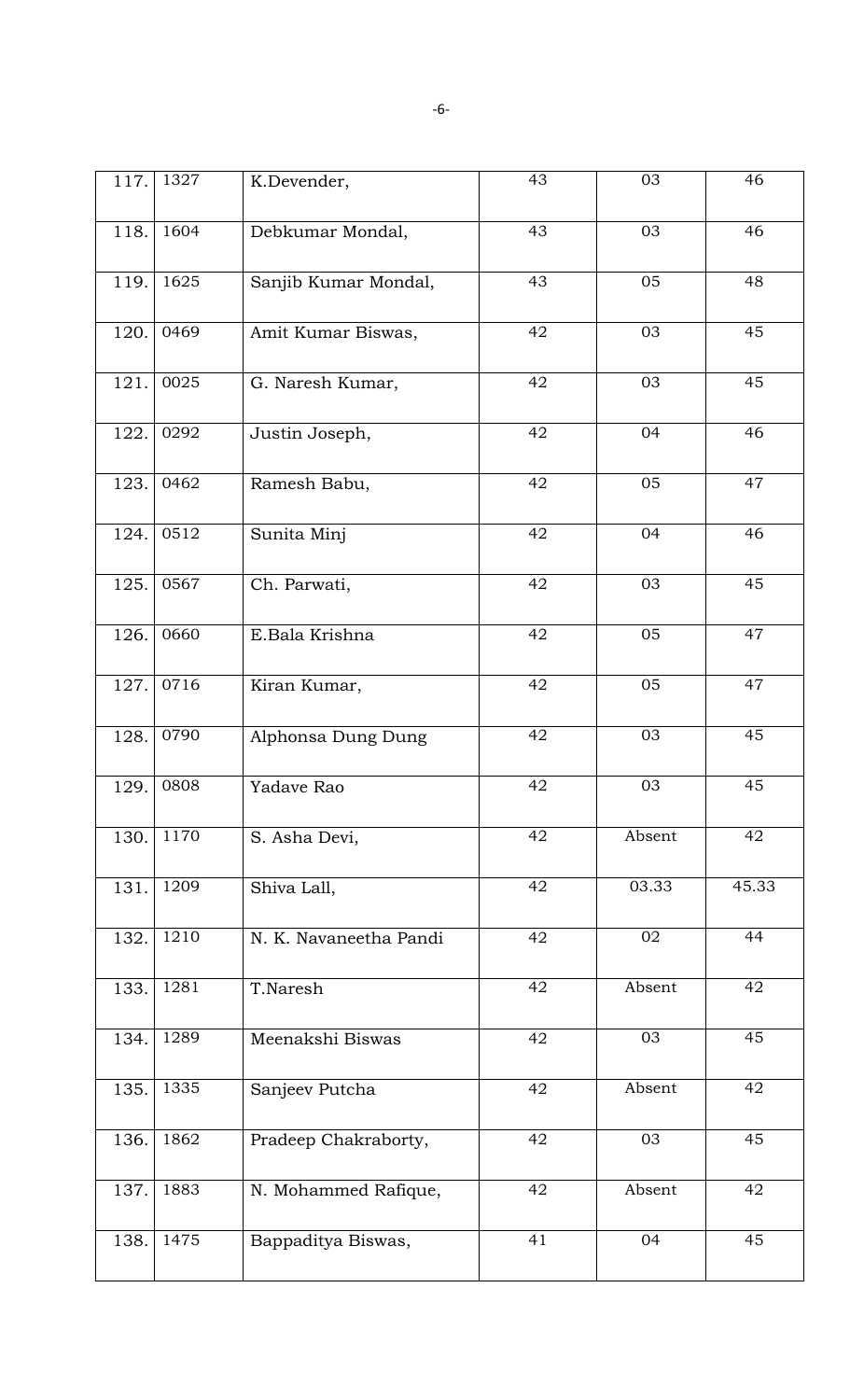| 139. | 1512 | K. Abdul Sharif, | 4. | 03 | 44 |
|------|------|------------------|----|----|----|
|      |      |                  |    |    |    |
| 140. | 1593 | Narottam Mondal, | 41 | 03 | 44 |
|      |      |                  |    |    |    |
| 141. | 1620 | Fathima,         | 4. | 03 | 44 |
|      |      |                  |    |    |    |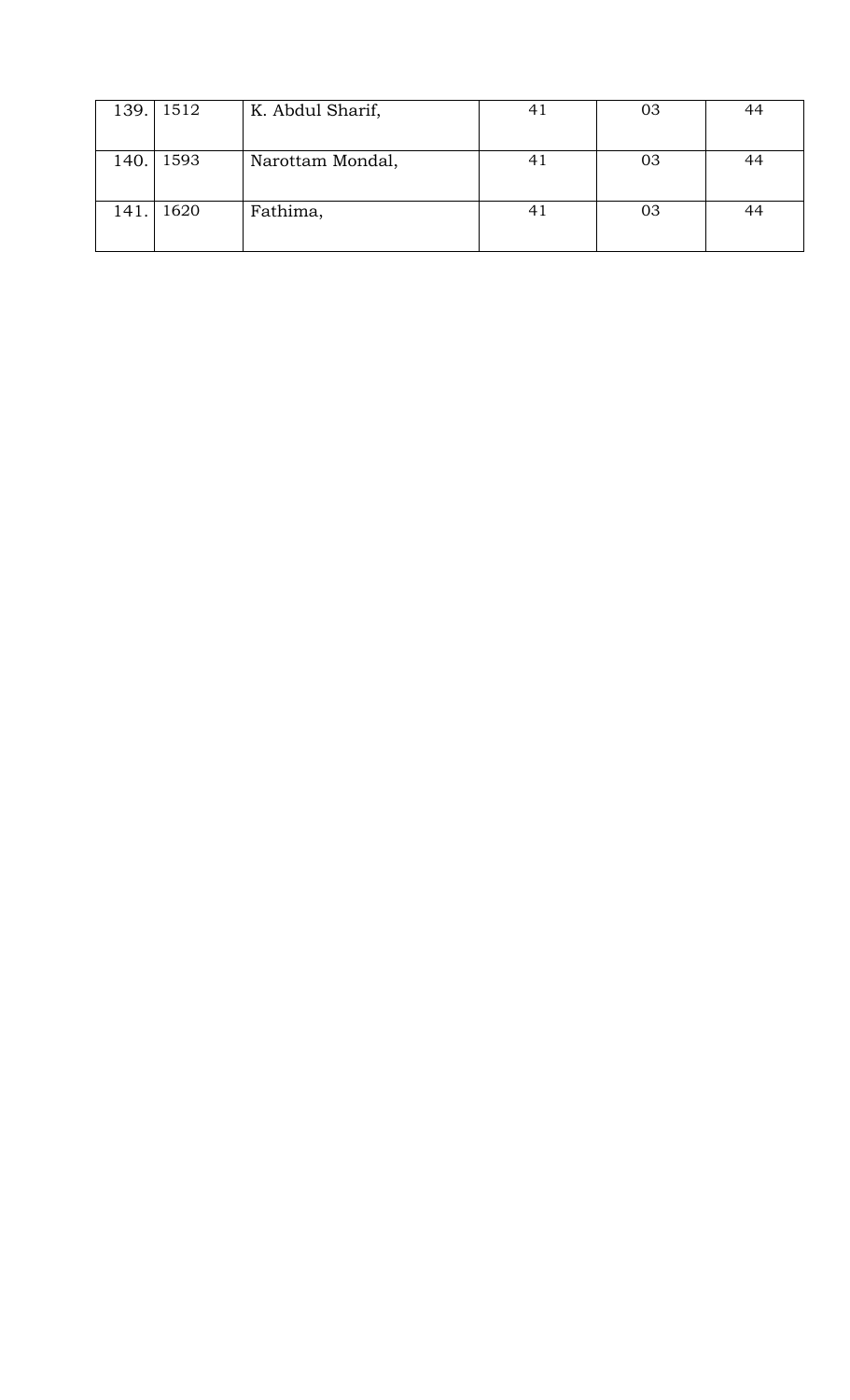| 142. | 1644 | Sivapada Roy,        | 41              | 03     | 44 |
|------|------|----------------------|-----------------|--------|----|
| 143. | 1698 | Suchitra Malakar,    | 41              | 03     | 44 |
| 144. | 1725 | M.T Moinudeen        | 41              | Absent | 41 |
| 145. | 1491 | Samsuddeen,          | 40              | 03     | 43 |
| 146. | 1539 | Imran Bux,           | 40              | 03     | 43 |
| 147. | 1571 | Mithu Mondal,        | 40              | 03     | 43 |
| 148. | 1700 | Mohammed Rafique,    | 40              | 03     | 43 |
| 149. | 1785 | Mohammed Sajid,      | 40              | 03     | 43 |
| 150. | 1822 | Chanchal Halder,     | 40              | 03     | 43 |
| 151. | 1570 | Saw Lulay,           | 39              | Absent | 39 |
| 152. | 1642 | Ratan Kr. Gayen,     | 39              | Absent | 39 |
| 153. | 1790 | Uday Shankar Tikadar | $\overline{39}$ | 04     | 43 |
| 154. | 1580 | Shajee               | 39              | Absent | 39 |
| 155. | 1851 | P.K. Abdul Aziz      | $\overline{39}$ | Absent | 39 |
| 156. | 1750 | K. Mohammed Haneef   | 37              | 04     | 41 |
| 157. | 1471 | Abdul Hamid          | 37              | 03     | 40 |
| 158. | 1760 | Nibir Sarkar         | 37              | 03     | 40 |
| 159. | 1807 | Manas Sarkar         | 37              | 05     | 42 |
| 160. | 1516 | Mrinal Kirtania      | 36              | Absent | 36 |
| 161. | 1534 | Usman                | 36              | Absent | 36 |
| 162. | 1585 | P. Mohammed Ebrahim  | 36              | 02     | 38 |
| 163. | 1591 | M. Abdul Nasir       | 36              | 03     | 39 |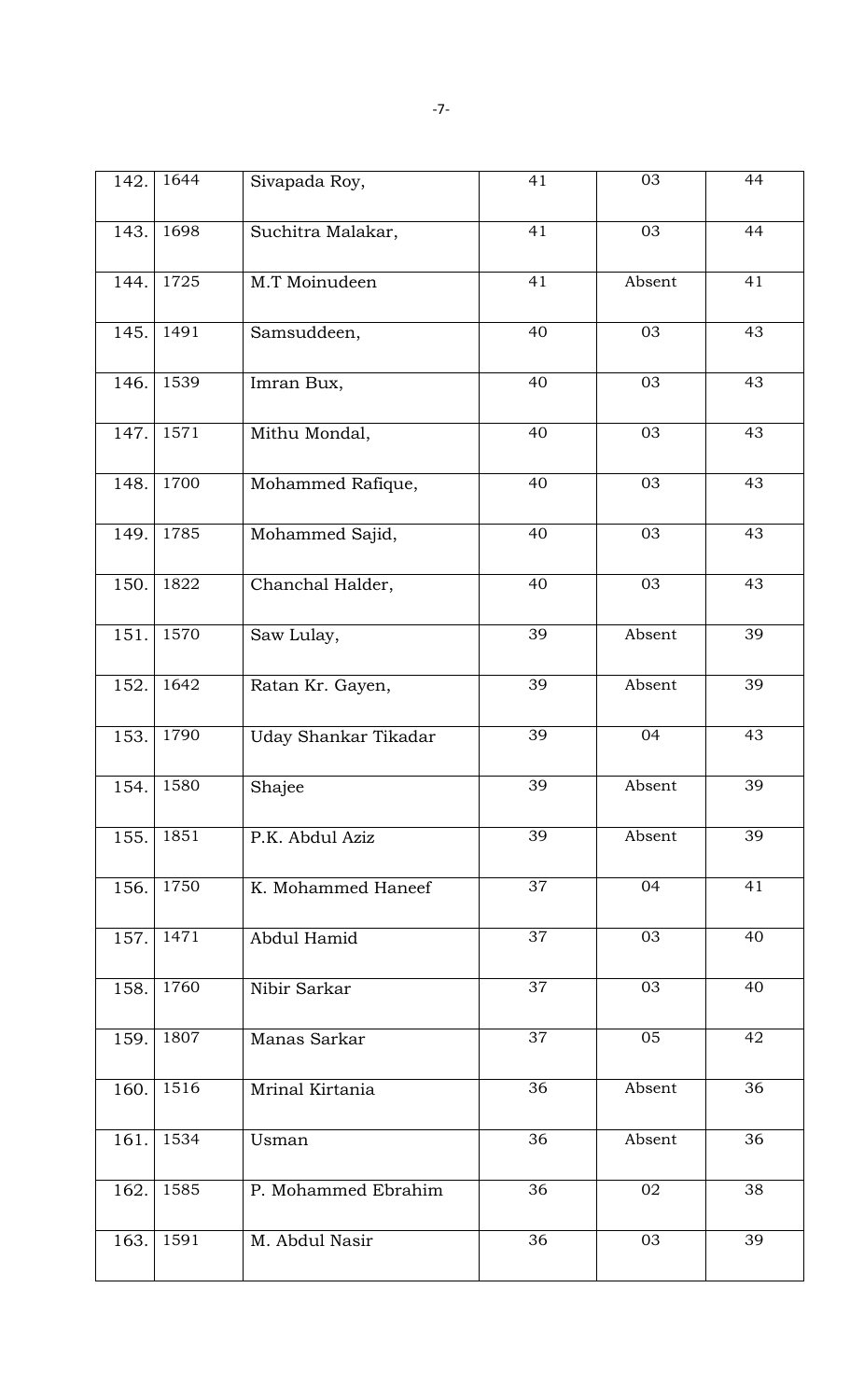| 164. | 1737 | Mohammed Jamseer           | 36 | 05 |    |
|------|------|----------------------------|----|----|----|
| 165. | 1853 | A. Hussain                 | 36 | 03 | 39 |
| 166. | 1901 | Roopesh Kumar<br>Chowdhury | 36 | 04 |    |